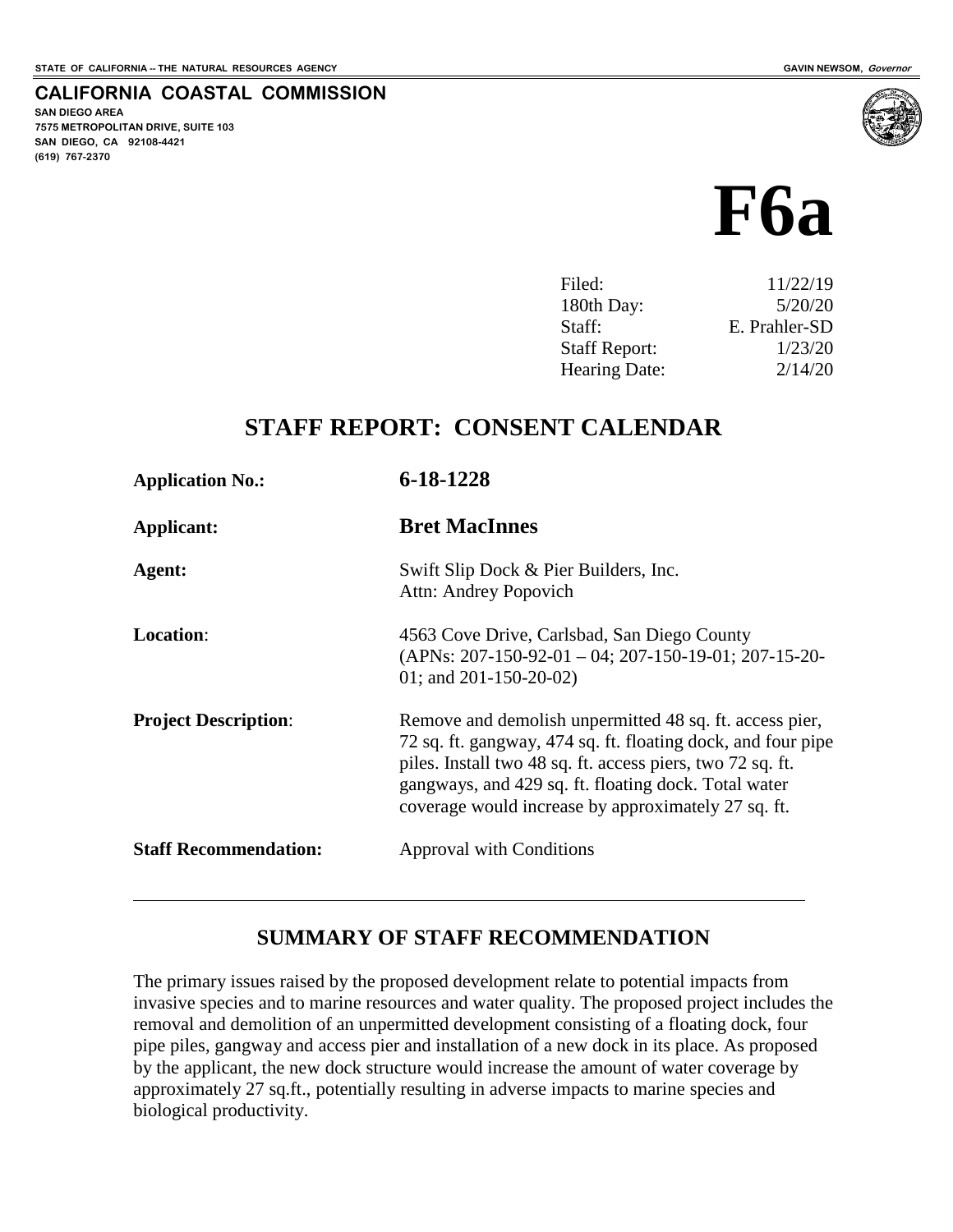Therefore, staff worked with the applicant to revise the project to eliminate one of the proposed gangways. As revised, the new dock structures would result in 501 sq. ft. of open water coverage. **Special Condition 1** requires the submittal of revised final plans with only one gangway and access pier to reduce the amount of water coverage and wrapping or coating of the pier posts to protect water quality. **Special Condition 2** limits use of the dock to boating-related uses. **Special Condition 3** requires the applicant to obtain a new coastal development permit, or an amendment to this permit, for any future changes to the dock. **Special Condition 4** requires pre- and post-construction eelgrass surveys to ensure that if any impacts to eelgrass occur, they will be mitigated for. **Special Condition 5** requires a preconstruction survey to prevent the spread of the invasive green algae, *Caulerpa taxifolia*. **Special Conditions 6** and 7 would prevent or mitigate any negative impacts on water quality associated with construction and use of the dock as a boating facility. Finally, **Special Condition 8** requires the applicant to fulfill the requirements of the conditions within 120 days of Commission approval in order to resolve the violation. Thus, no significant impacts to any coastal resources are anticipated.

Commission staff recommends **approval** of coastal development permit application 6-18- 1228 as conditioned.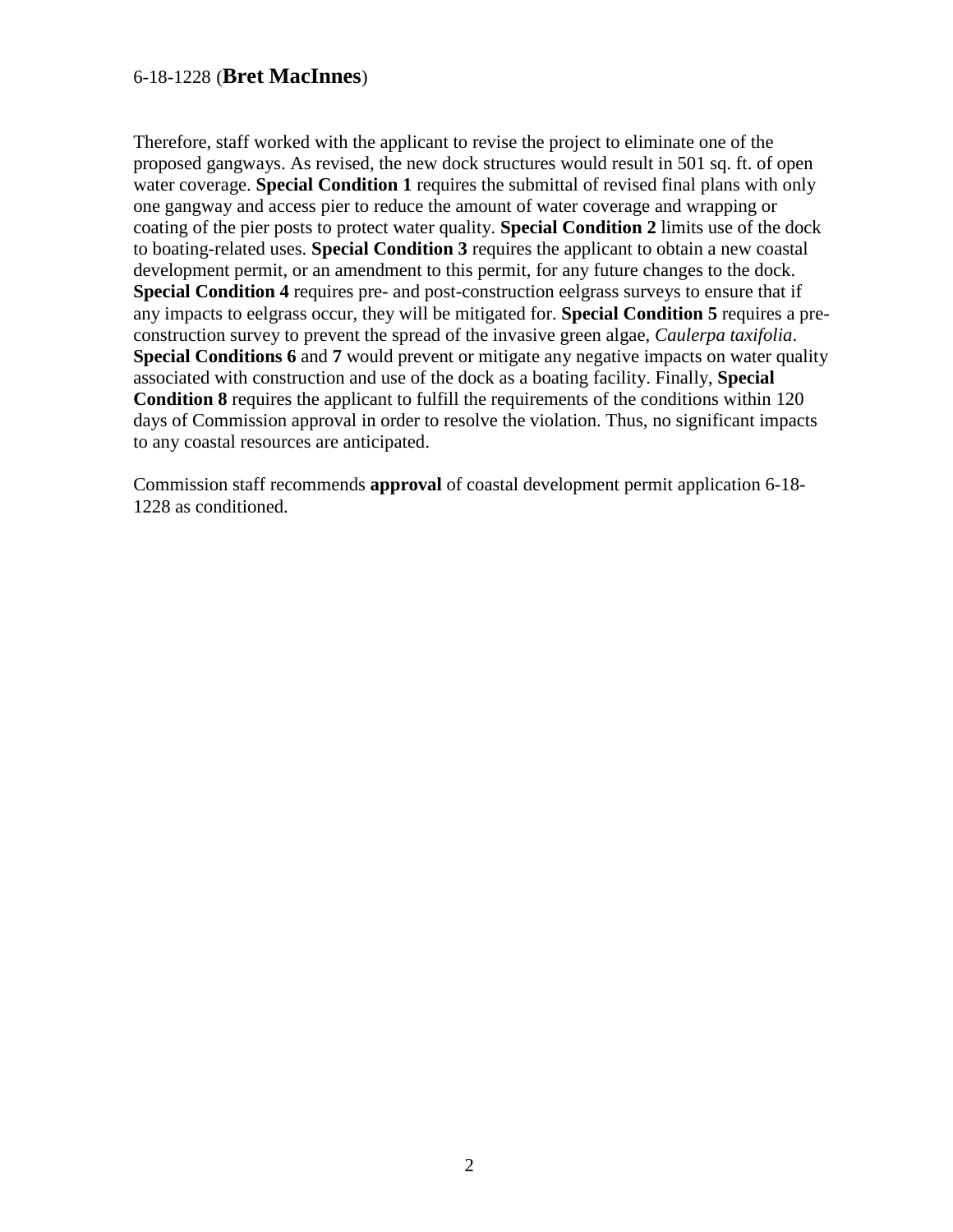# **TABLE OF CONTENTS**

| A.              |  |
|-----------------|--|
| <b>B.</b>       |  |
| $\mathcal{C}$ . |  |
| D.              |  |
| Ε.              |  |
| $\mathbf{F}$    |  |
| G.              |  |
|                 |  |

# **APPENDICES**

Appendix A – Substantive File Documents

### **EXHIBITS**

[Exhibit 1 – Vicinity Map](https://documents.coastal.ca.gov/reports/2020/2/f6a/f6a-2-2020-exhibits.pdf) [Exhibit 2 – 1998 Dock Exhibit](https://documents.coastal.ca.gov/reports/2020/2/f6a/f6a-2-2020-exhibits.pdf)  [Exhibit 3 – Aerial Photos](https://documents.coastal.ca.gov/reports/2020/2/f6a/f6a-2-2020-exhibits.pdf)  [Exhibit 4 – Site Plan](https://documents.coastal.ca.gov/reports/2020/2/f6a/f6a-2-2020-exhibits.pdf)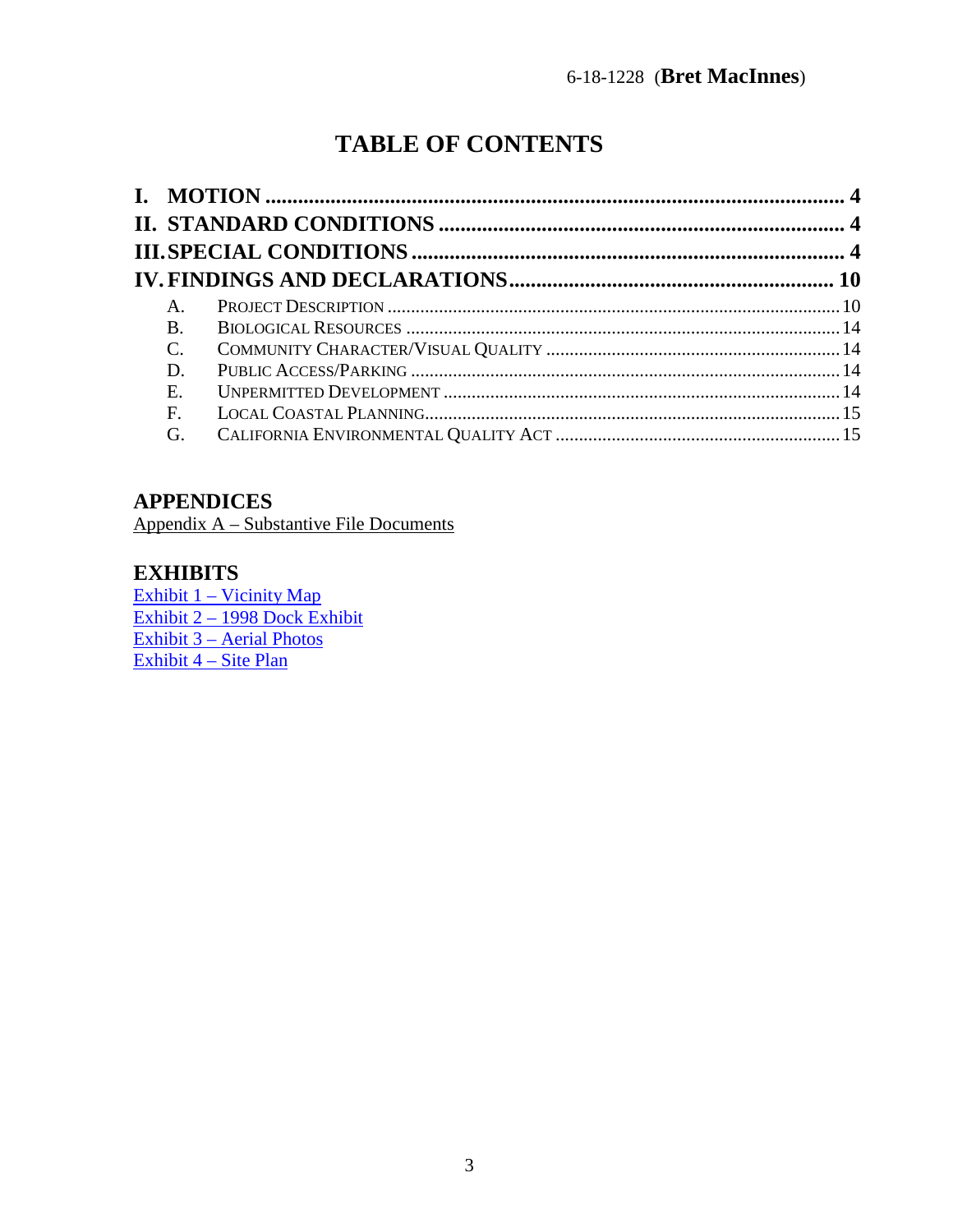# <span id="page-3-0"></span>**I. MOTION**

#### **Motion:**

*I move that the Commission approve the coastal development permit applications included on the consent calendar in accordance with the staff recommendations.* 

Staff recommends a **YES** vote. Passage of this motion will result in approval of all the permits included on the consent calendar. The motion passes only by affirmative vote of a majority of the Commissioners present.

# <span id="page-3-1"></span>**II. STANDARD CONDITIONS**

This permit is granted subject to the following standard conditions:

- 1. **Notice of Receipt and Acknowledgment**. The permit is not valid and development shall not commence until a copy of the permit, signed by the permittee or authorized agent, acknowledging receipt of the permit and acceptance of the terms and conditions, is returned to the Commission office.
- 2. **Expiration.** If development has not commenced, the permit will expire two years from the date on which the Commission voted on the application. Development shall be pursued in a diligent manner and completed in a reasonable period of time. Application for extension of the permit must be made prior to the expiration date.
- 3. **Interpretation.** Any questions of intent or interpretation of any condition will be resolved by the Executive Director or the Commission.
- 4. **Assignment.** The permit may be assigned to any qualified person, provided assignee files with the Commission an affidavit accepting all terms and conditions of the permit.
- 5. **Terms and Conditions Run with the Land.** These terms and conditions shall be perpetual, and it is the intention of the Commission and the permittee to bind all future owners and possessors of the subject property to the terms and conditions.

# <span id="page-3-2"></span>**III. SPECIAL CONDITIONS**

This permit is granted subject to the following special conditions:

#### 1. **Revised Final Plans.**

A. PRIOR TO ISSUANCE OF THE COASTAL DEVELOPMENT PERMIT, the applicant shall submit, for the review and written approval of the Executive Director, a full-size set of revised final plans approved by the City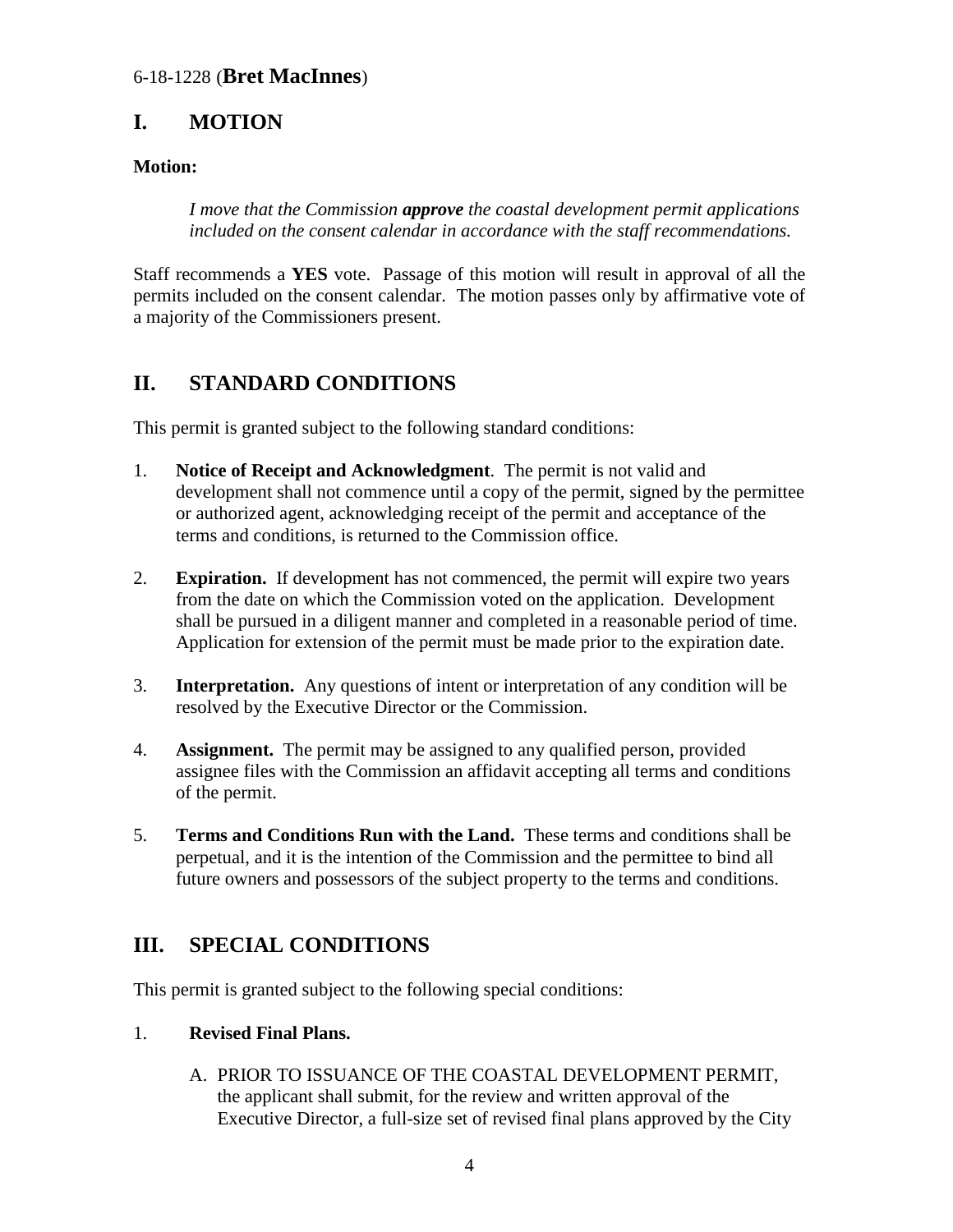of Carlsbad that are in substantial conformance with the plans prepared by PMA Consulting, Inc. dated  $8/20/18$  and the plans prepared by Swift Slip Dock & Pier Builders, Inc. dated 10/31/19, except as follows:

- 1. Only one access pier and gangway shall be permitted.
- 2. The approved ACZA-treated wooden pier posts shall be wrapped in, or coated with, water-tight, UV resistant material to prevent leaching of wood-preservative chemicals into the water column, and to prolong the life of the structural timbers. Wrappings shall be secured with corrosive resistant banding or self-tapping screws. Coatings and/or sealants used shall be products that are inert after they have cured and dried. No coal-tar sealants or coal-tar treated wood shall be used unless coated or wrapped with an inert material or product to isolate it from the marine environment.
- B. The permittee shall undertake development in conformance with the approved final plans unless the Commission amends this permit or the Executive Director determines that no amendment is legally required for any proposed minor deviations.

#### 2. **Permit Compliance.**

A. By acceptance of this permit, the permittee agrees that the permitted use of the approved development is for boating related uses only (e.g., kayak storage, docking of vessels). Private use of the dock for non-boating purposes (e.g., deck chairs, barbeques, events, etc.) is not permitted. All development must occur in strict compliance with the proposal as set forth in the application for permit, subject to any special conditions. Any deviation from the approved plans, no matter how minor, must be submitted for review by the Executive Director to determine whether an amendment to this coastal development permit is required.

#### 3. **Future Permit Restriction.**

A. This permit is for the placement of an approximately 48 square foot access pier, 72 square foot gangway, 429 square foot floating dock, and two wooden pier posts. All other development proposals for the site, including but not limited to expansion of the dock using removable, floating platforms, shall require review and approval by the Coastal Commission by applying for an amendment to this permit, or shall require an additional coastal development permit, unless the Executive Director determines that no amendment or permit is legally required.

#### 4. **Eelgrass Survey(s).**

A. Pre-Construction Eelgrass Survey. A valid pre-construction eelgrass (*Zostera marina*) survey shall be completed during the period of active growth of eelgrass (typically March through October). The pre-construction survey shall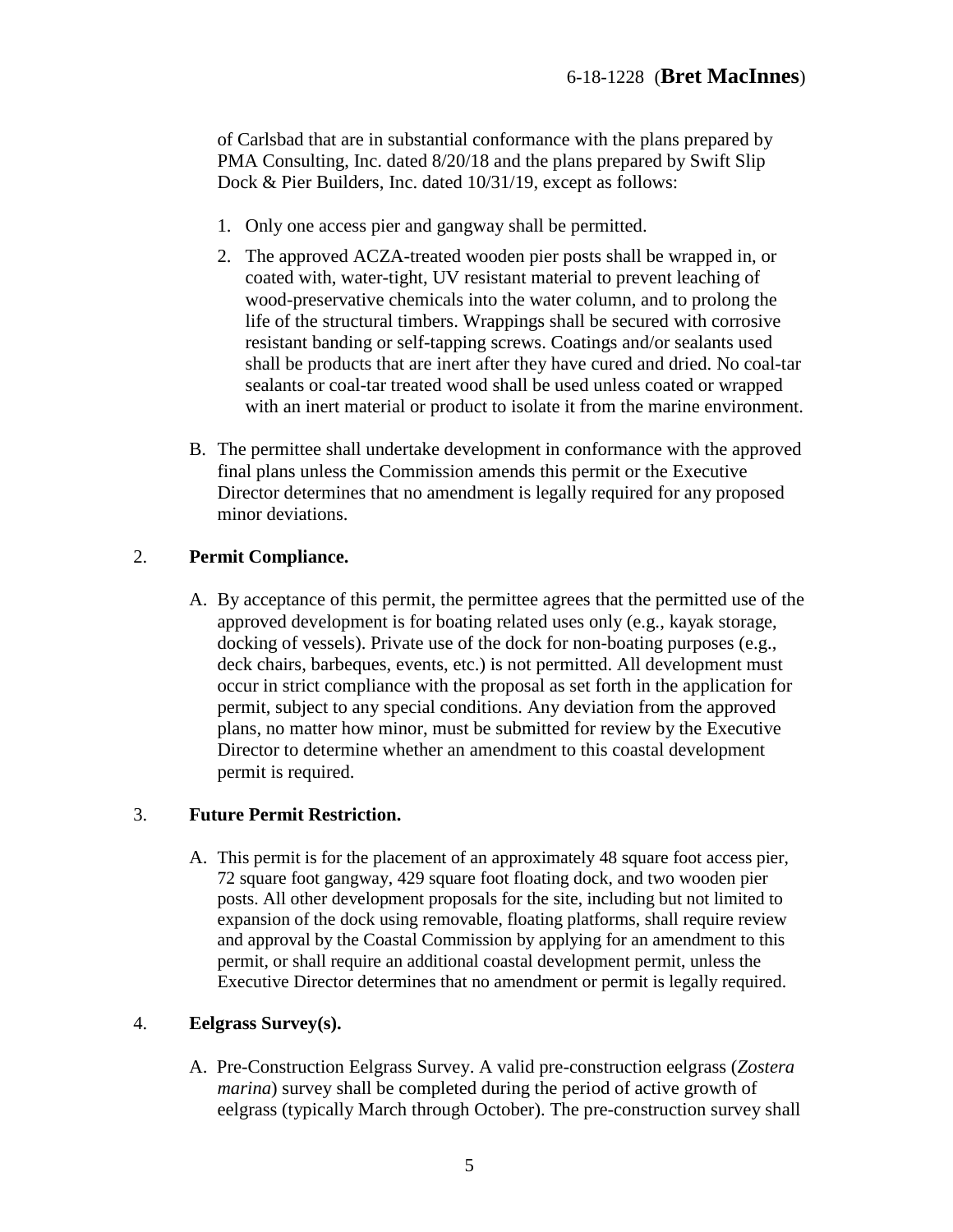be completed within 60 days before the start of construction. The survey shall be prepared in full compliance with the *California Eelgrass Mitigation Policy and Implementing Guidelines* (CEMP) dated October 2014 (see [http://www.westcoast.fisheries.noaa.gov/publications/habitat/california\\_eelgra](http://www.westcoast.fisheries.noaa.gov/publications/habitat/california_eelgrass_mitigation/Final%20CEMP%20October%202014/cemp_oct_2014_final.pdf) [ss\\_mitigation/Final%20CEMP%20October%202014/cemp\\_oct\\_2014\\_final.pd](http://www.westcoast.fisheries.noaa.gov/publications/habitat/california_eelgrass_mitigation/Final%20CEMP%20October%202014/cemp_oct_2014_final.pdf) [f\)](http://www.westcoast.fisheries.noaa.gov/publications/habitat/california_eelgrass_mitigation/Final%20CEMP%20October%202014/cemp_oct_2014_final.pdf) adopted by the National Marine Fisheries Service (except as modified by this special condition) and shall be prepared in consultation with the California Department of Fish and Wildlife. The applicant shall submit the eelgrass survey for the review and approval of the Executive Director within five (5) business days of completion of each eelgrass survey and in any event no later than fifteen (15) days prior to commencement of any development. If the eelgrass survey identifies any eelgrass within the project area which would be impacted by the proposed project, the development shall require an amendment to this permit from the Coastal Commission or a new coastal development permit.

B. Post-Construction Eelgrass Survey. If any eelgrass is identified in the project area by the survey required in subsection A of this condition above, within 30 days of completion of construction if completion of construction occurs within the active growth period, or within the first 30 days of the next active growth period following completion of construction that occurs outside of the active growth period, the applicant shall survey the project site to determine if any eelgrass was adversely impacted. The survey shall be prepared in full compliance with the CEMP dated October 2014 (see [http://www.westcoast.fisheries.noaa.gov/publications/habitat/california\\_eelgra](http://www.westcoast.fisheries.noaa.gov/publications/habitat/california_eelgrass_mitigation/Final%20CEMP%20October%202014/cemp_oct_2014_final.pdf) [ss\\_mitigation/Final%20CEMP%20October%202014/cemp\\_oct\\_2014\\_final.pd](http://www.westcoast.fisheries.noaa.gov/publications/habitat/california_eelgrass_mitigation/Final%20CEMP%20October%202014/cemp_oct_2014_final.pdf) [f\)](http://www.westcoast.fisheries.noaa.gov/publications/habitat/california_eelgrass_mitigation/Final%20CEMP%20October%202014/cemp_oct_2014_final.pdf) adopted by the National Marine Fisheries Service (except as modified by this special condition) and shall be prepared in consultation with the California Department of Fish and Wildlife. The applicant shall submit the post-construction eelgrass survey for review and approval of the Executive Director within thirty (30) days after completion of the survey. If any eelgrass has been impacted by project construction, the applicant shall replace the impacted eelgrass at a minimum 1.38:1 ratio on-site, or at another appropriate location subject to the approval by the Executive Director, in accordance with the CEMP. Any exceptions to the required 1.38:1 mitigation ratio found within the CEMP shall not apply. Implementation of mitigation shall require an amendment to this permit or a new coastal development permit unless the Executive Director determines that no amendment or new permit is legally required.

#### 5. **Pre-Construction** *Caulerpa taxifolia* **Survey.**

A. Not more than 90 days nor less than 30 days prior to commencement or recommencement of any development authorized under this coastal development permit (the "project"), the applicant shall undertake a survey of the project area and a buffer area at least 10 meters beyond the project area to determine the presence of the invasive green alga, *Caulerpa taxifoli*a. The survey shall include a visual examination of the substrate.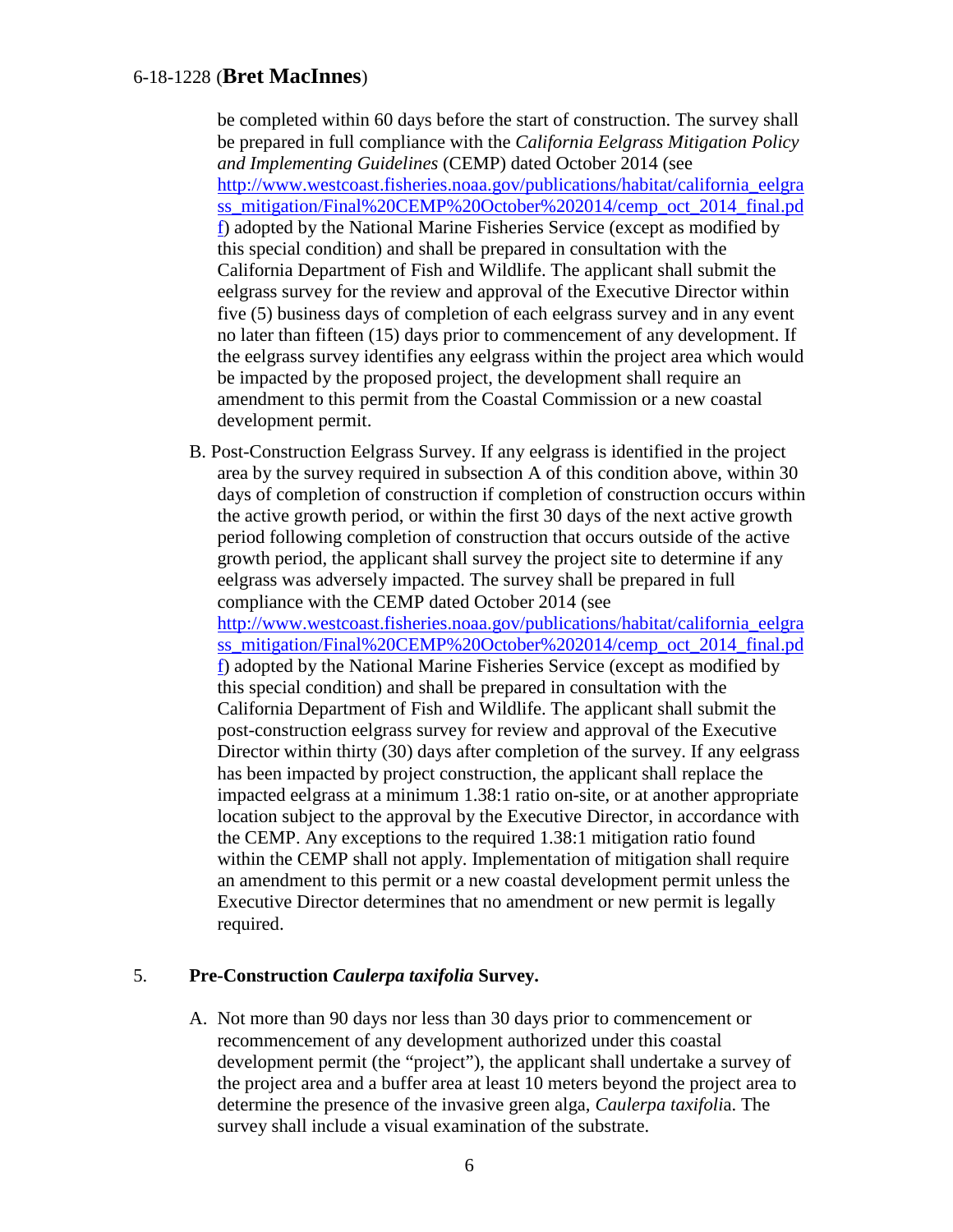- B. The survey protocol shall be prepared in consultation with the Regional Water Quality Control Board, the California Department of Fish and Wildlife, and the National Marine Fisheries Service (seehttp://www.westcoast.fisheries.noaa.gov/habitat/aquatic\_invasives/caulerp a\_taxifolia.html).
- C. Within five (5) business days of completion of the survey, the applicant shall submit the survey
	- 1. for the review and written approval of the Executive Director; and
	- 2. to the Surveillance Subcommittee to the Southern California Caulerpa Action Team (SCCAT). The SCCAT Surveillance Subcommittee may be contacted through William Paznokas, California Department of Fish & Wildlife (858-467-4218/William.Paznokas@wildlife.ca.gov) or Bryant Chesney, National Marine Fisheries Service (562-980- 4037/Bryant.Chesney@noaa.gov).

If *C. taxifolia* is found within the project or buffer areas, the applicant shall not proceed with the project until 1) the applicant provides evidence to the Executive Director that all *C. taxifolia* discovered within the project and/or buffer area has been eliminated in a manner that complies with all applicable governmental approval requirements, including but not limited to those of the California Coastal Act, or 2) the applicant has revised the project to avoid any contact with *C. taxifolia*. No revisions to the project shall occur without a Coastal Commission approved amendment to this coastal development permit unless the Executive Director provides a written determination that no amendment is legally required.

#### 6. **Water Quality – Construction Best Management Practices.**

A. All construction must comply with the following provisions:

- 1. No demolition or construction materials, equipment, debris, or waste shall be placed or stored where it may enter sensitive habitat, receiving waters or a storm drain, or be subject to wave, wind, rain or tidal erosion and dispersion;
- 2. Any and all debris resulting from demolition or construction activities, and any remaining construction material, shall be removed from the project site within 24 hours of completion of the project;
- 3. Demolition or construction debris and sediment shall be removed from work areas each day that demolition or construction occurs to prevent the accumulation of sediment and other debris that may be discharged into coastal waters;
- 4. Machinery or construction materials not essential for project improvements will not be allowed at any time in the intertidal zone;
- 5. If turbid conditions are generated during construction, a silt curtain will be utilized to control turbidity;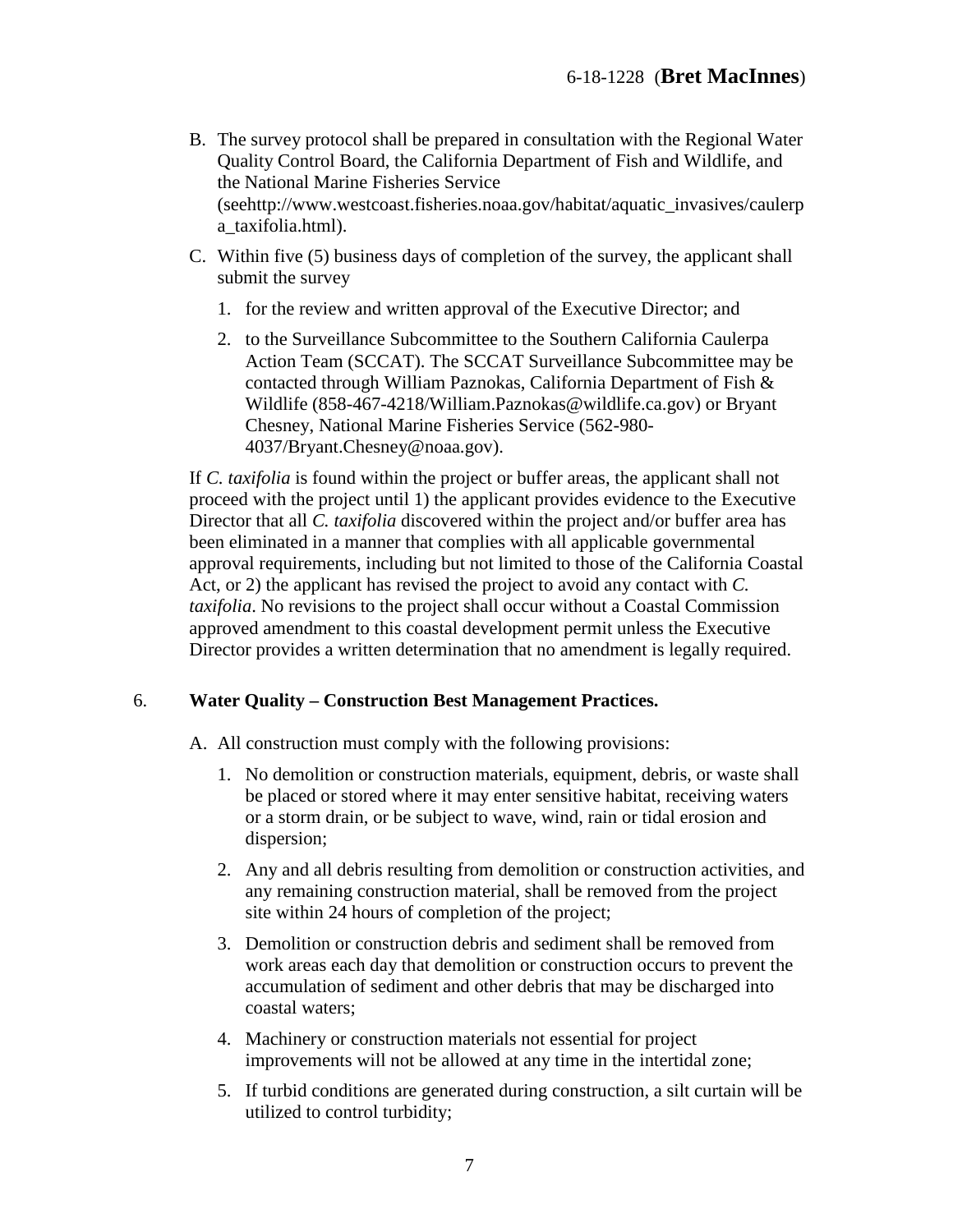- 6. Floating booms will be used to contain debris discharged into lagoon waters and any debris discharged will be removed as soon as possible but no later than the end of each day;
- 7. Non-buoyant debris discharged into lagoon waters will be recovered by divers as soon as possible after loss;
- 8. All trash and debris shall be disposed in the proper trash and recycling receptacles at the end of every construction day;
- 9. The applicant shall provide adequate disposal facilities for solid waste, including excess concrete, produced during demolition or construction;
- 10. Debris shall be disposed of at a legal disposal site or recycled at a recycling facility. If the disposal site is located in the coastal zone, a coastal development permit or an amendment to this permit shall be required before disposal can take place unless the Executive Director determines that no amendment or new permit is legally required;
- 11. All stock piles and construction materials shall be covered, enclosed on all sides, shall be located as far away as possible from drain inlets and any waterway, and shall not be stored in contact with the soil;
- 12. Machinery and equipment shall be maintained and washed in confined areas specifically designed to control runoff. Thinners or solvents shall not be discharged into sanitary or storm sewer systems;
- 13. The discharge of any hazardous materials into any receiving waters shall be prohibited;
- 14. Spill prevention and control measures shall be implemented to ensure the proper handling and storage of petroleum products and other construction materials. Measures shall include a designated fueling and vehicle maintenance area with appropriate berms and protection to prevent any spillage of gasoline or related petroleum products or contact with runoff. The area shall be located as far away from the receiving waters and storm drain inlets as possible;
- 15. Best Management Practices (BMPs) and Good Housekeeping Practices (GHPs) designed to prevent spillage and/or runoff of demolition or construction-related materials, and to contain sediment or contaminants associated with demolition or construction activity, shall be implemented prior to the on-set of such activity; and
- 16. All BMPs shall be maintained in a functional condition throughout the duration of construction activity.

#### 7. **Water Quality – Marina Best Management Practices.**

A. By acceptance of this permit, the applicant agrees that the long-term waterborne berthing of boats in the approved dock and/or boat slips will be managed in a manner that protects water quality pursuant to the implementation of the following BMPs.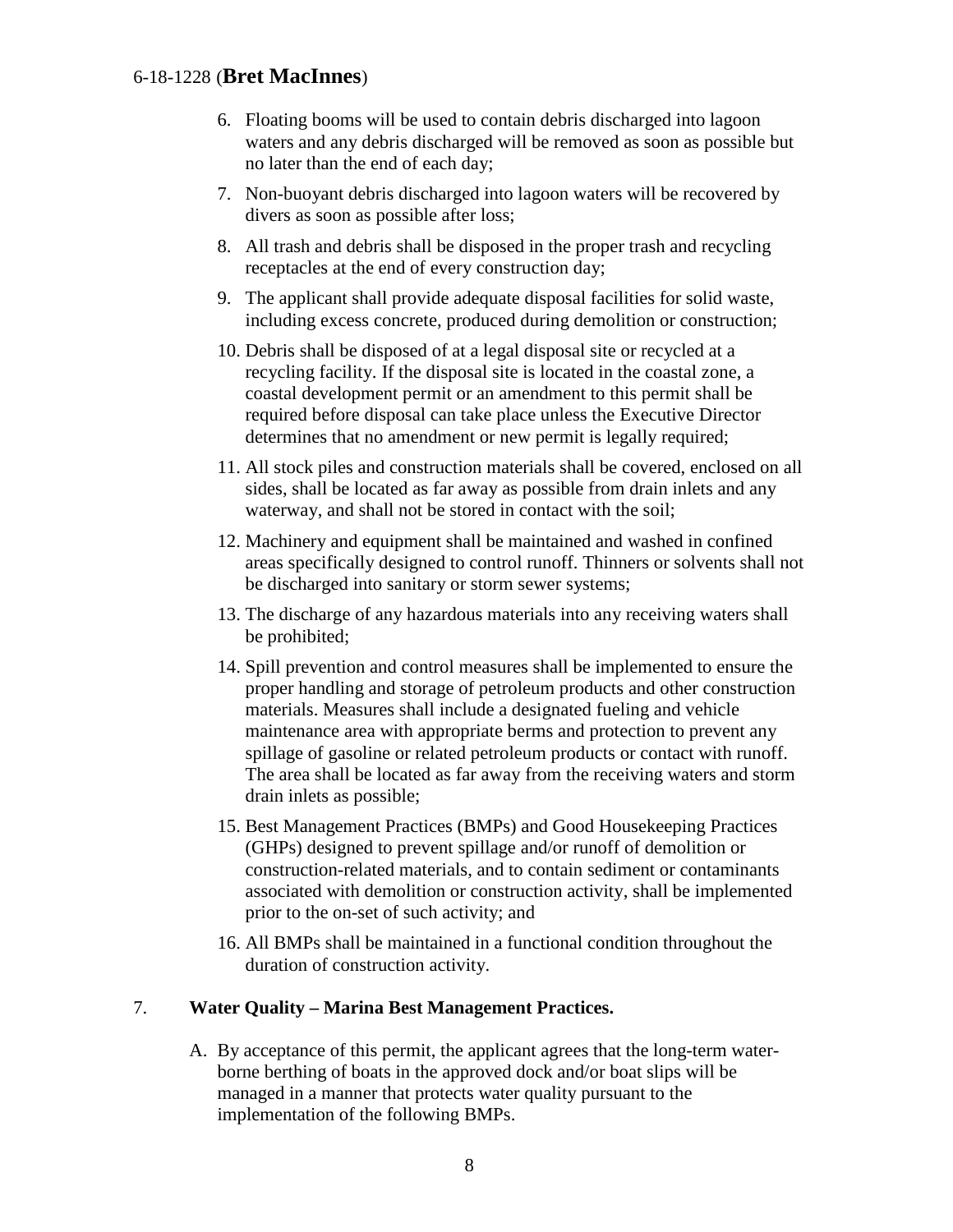- 1. Boat Cleaning and Maintenance Measures
	- a. Where hulls are so fouled that cleaning must be abrasive and is likely to result in paint removal and the discharge of toxic heavy metals, remove the boats from the water and perform cleaning at a location where debris can be captured and disposed of properly;
	- b. Where boat hulls are cleaned in the water: clean bottom paints using non-abrasive methods and avoid creating a colored plume of paint in the water, perform hull cleaning in accordance with the manufacturer's recommendations for the type of hull coating or bottom paint, and perform regular hull maintenance to prevent hard marine growth;
	- c. Detergents and cleaning products for washing boats above the water line shall be phosphate-free and biodegradable, and amounts used shall be kept to a minimum; and
	- d. Detergents containing ammonia, sodium hydrochlorite, chlorinated solvents, petroleum distillates or lye shall not be used.
- 2. Solid and Liquid Waste Management Measures
	- a. All trash, recyclables, and hazardous wastes or potential water contaminants, including old gasoline or gasoline with water, absorbent materials, oily rags, lead acid batteries, anti-freeze, waste diesel, kerosene and mineral spirits will be disposed of in a proper manner and will not at any time be disposed of in the water or gutter.
	- b. Receptacles shall be provided for the appropriate recycling or disposal of waste materials.
	- c. In order to prevent spillage and loss of sanding debris into the water, no sanding or application of liquid protective materials (e.g., paint, varnish, and teak oil) shall be allowed between the waterline and the deck. Any boat owner intending to sand or apply liquid protective materials to the outside boat surfaces above the deck will be responsible for management practices that ensure proper containment and disposal of sanding debris, spilled paint and used application materials. Large scale or commercial maintenance of outside boat surfaces shall not be conducted within the marina.
- 3. Petroleum Control Management Measures
	- a. Boaters will practice preventive engine maintenance and will use oil absorbents in the bilge and under the engine to prevent oil and fuel discharges. Oil absorbent materials shall be examined at least once a year and replaced as necessary. Used oil absorbents are hazardous waste in California. Used oil absorbents must therefore be disposed in accordance with hazardous waste disposal regulations. The boaters will regularly inspect and maintain engines, seals, gaskets, lines and hoses in order to prevent oil and fuel spills. The sue of soaps that can be discharged by bilge pumps is prohibited;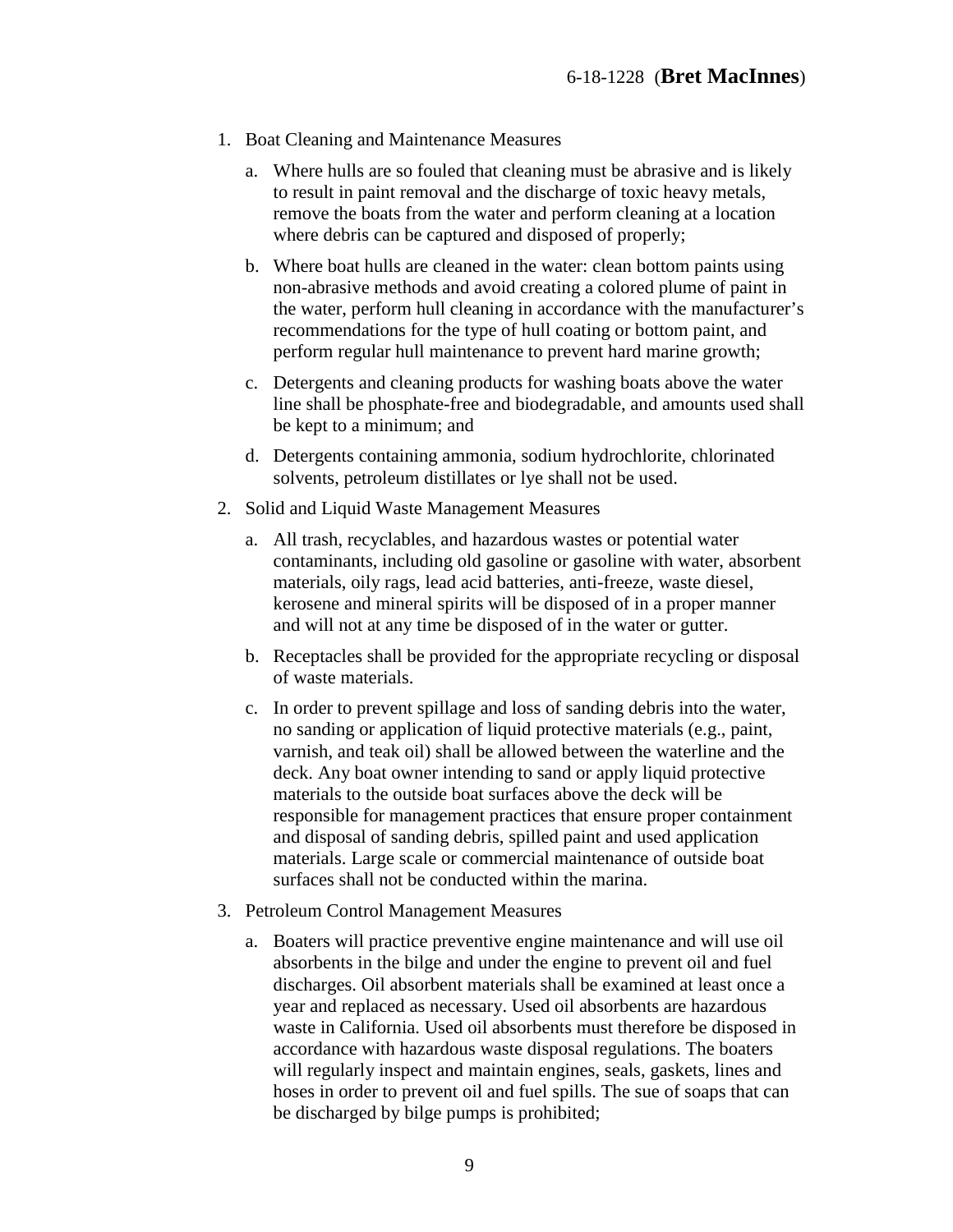- b. If the bilge needs more extensive cleaning (e.g., due to spills of engine fuels, lubricants, or other liquid materials), the boaters will use a bilge pump-out facility or steam cleaning services that recover and properly dispose or recycle all contaminated liquids; and
- c. Bilge cleaners which contain detergents or emulsifiers will not be used for bilge cleaning since they may be discharged to surface waters by the bilge pumps.
- 4. Hazardous Waste Best Management Practices
	- a. Areas for collection and proper disposal of recycling of hazardous materials such as old gasoline or gasoline with water, oil absorbent materials, used oil, oil filters, antifreeze, lead acid batteries, paints, and solvents shall be provided in compliance with local hazardous waste storage regulations and shall be clearly labeled.
	- b. Signage shall be placed on all regular trash containers to indicate that hazardous materials may not be disposed of in the container. The containers shall notify boaters as to how to dispose of hazardous materials and where to recycle certain recyclable wastes.

#### 8. **Unpermitted Development Condition Compliance.**

A. WITHIN 120 DAYS OF COMMISSION ACTION ON THIS COASTAL DEVELOPMENT PERMIT, or within such additional time as the Executive Director may grant for good cause, the applicant shall satisfy all requirements specified in the conditions hereto. Failure to comply with this requirement may result in the institution of enforcement action under the provision of Chapter 9 of the Coastal Act.

# <span id="page-9-0"></span>**IV. FINDINGS AND DECLARATIONS**

# <span id="page-9-1"></span>**A. PROJECT DESCRIPTION**

Agua Hedionda is an artificially created water body that was originally dredged in 1954 to -11 ft. MSL, out of a historical 230 acre salt marsh slough to provide cooling water for the Encina Power Plant. Two settling basins were included in the design: one in the outer lagoon to trap sands carried in from the ocean, and one at the eastern end to trap incoming sediments from Hedionda Creek. The project is located within Bristol Cove, a private cove and marina facility located off the inner basin of Agua Hedionda Lagoon [\(Exhibit 1\)](https://documents.coastal.ca.gov/reports/2020/2/f6a/f6a-2-2020-exhibits.pdf). The cove is owned by Bristol Cove Property Owner's Association and the private boat docks are associated with adjacent residential development. Since 1972, over three dozen permits have been issued for the construction of single-family residences and condominium complexes and duplexes, ranging in size from 2-unit structures to 100-unit complexes, around Bristol Cove.

The proposed project involves demolition and reconstruction of a shared dock for residents at 4553, 4555 and 4563 Cove Drive toward the rear of Bristol Cove. In 1998,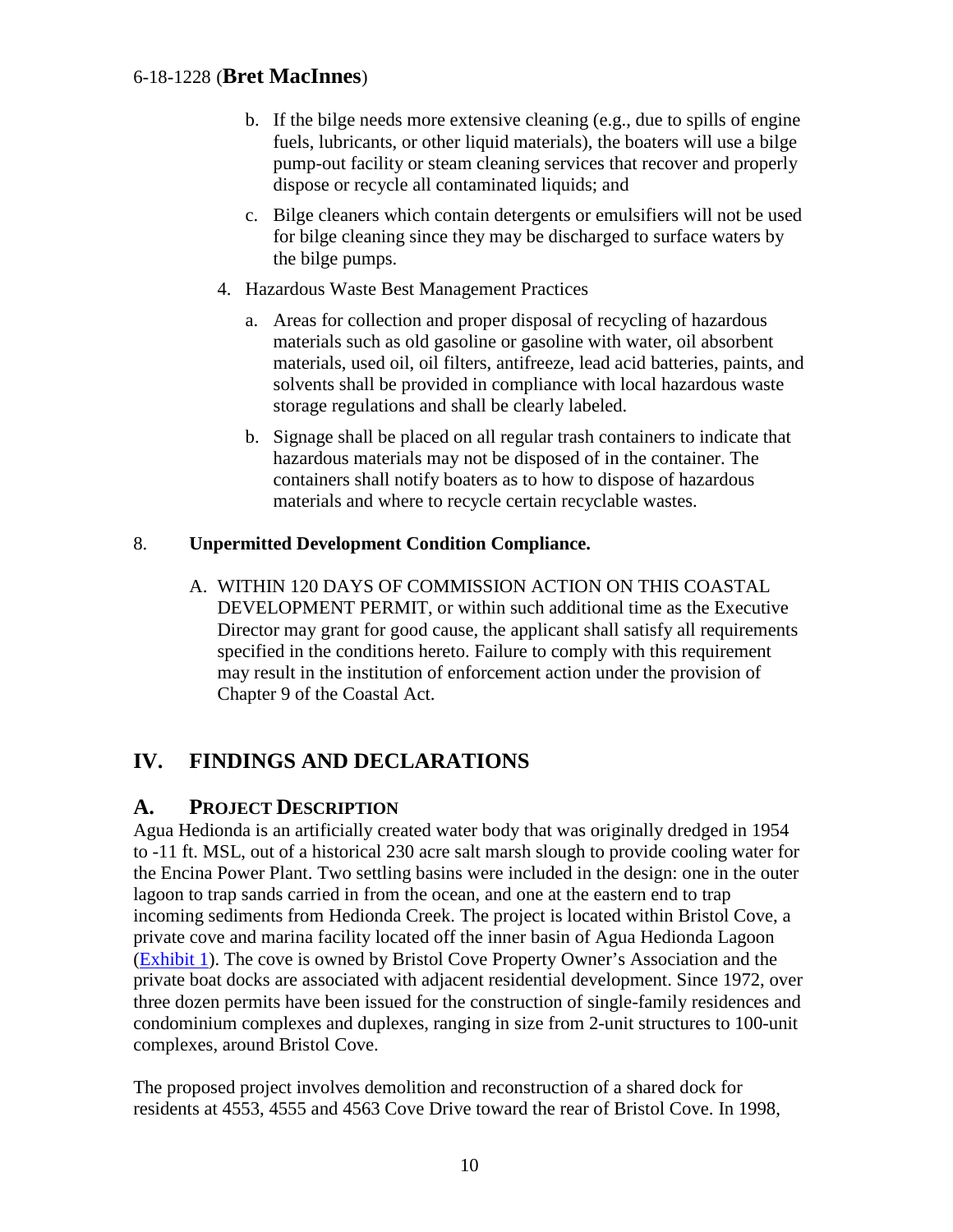the Commission approved maintenance dredging in Bristol Cove that included the removal and replacement of existing docks in the Cove at that time (CDP No. 6-98-051 (Bristol Cove Property Owners' Association)). There was a permitted floating dock with four fingers in this location in 1998 [\(Exhibit 2\)](https://documents.coastal.ca.gov/reports/2020/2/f6a/f6a-2-2020-exhibits.pdf). However, aerial images from Google Earth show that by 2003 the dock had been reconfigured to a three finger design [\(Exhibit](https://documents.coastal.ca.gov/reports/2020/2/f6a/f6a-2-2020-exhibits.pdf)  [3\)](https://documents.coastal.ca.gov/reports/2020/2/f6a/f6a-2-2020-exhibits.pdf). Although a coastal development permit is required for any dock reconfiguration, no permit was issued for this work. The existing dock structure consists of a 474 square foot floating dock, 72 square foot gangway, and a 48 square foot access pier. The floating dock and gangway cover approximately 546 square feet of lagoon water. The applicant has also identified four 2-inch and 3-inch pipe piles that were hammered into the lagoon bottom to stabilize the floating dock. The existing dock is considered unpermitted and in violation of the Coastal Act. The applicant proposes to resolve the violation by removing the entire floating dock, pipe piles, gangway, and access pier.

The applicant also proposes to install a new approximately 429 square foot floating dock, two 72 square foot gangways, and two 48 square foot access piers with two wooden pier support posts each [\(Exhibit 4\)](https://documents.coastal.ca.gov/reports/2020/2/f6a/f6a-2-2020-exhibits.pdf). Approximately 573 square feet of water coverage would result from the proposed project. No new piles are proposed. Instead, the new dock will be stabilized through the use of "strong-arm" cables connecting the landward side of the floating dock to concrete footings in the riprap lining the cove. The proposed pier posts will also be attached to concrete footings within the riprap. AZEK decking will be used on the floating dock, gangway, and access pier. The new dock, gangways, and access piers will be constructed offsite at the Swift Slip Dock and Pier Builders facility, barged to the project site and lifted into place.

Agua Hedionda Lagoon and Bristol Cove are known to support eelgrass habitat. Eelgrass habitat has been identified as a sensitive marine resource by the California Department of Fish and Wildlife, the National Marine Fisheries Service, and the U.S. Fish and Wildlife Service. Eelgrass habitat provides cover, refuge, and foraging grounds and acts as a nursery for various marine invertebrates and fish. The lagoon waters also provide foraging opportunities for bird species. Bottom disturbance associated with dock construction can adversely impact biological productivity of marine resources when piles are installed, removing benthic organisms and eelgrass habitat. Larger dock structures that result in additional coverage of water/tideland area reduce the availability of open water area necessary for biological productivity and foraging opportunities.

To avoid adverse impacts to marine resources and protect the biological productivity of these waters, and to minimize visual impacts to the cove, the Commission typically requires that new docks be the minimum size necessary to accommodate the recreational use. In this case, the floating dock and gangway portions of the proposed structures will sit directly in or overhang lagoon waters, reducing the open water area available for biological productivity and foraging opportunities. As proposed by the applicant, the new floating dock and gangways will result in approximately 573 square feet of water coverage; an increase of approximately 27 square feet over the 546 square feet in current unpermitted configuration.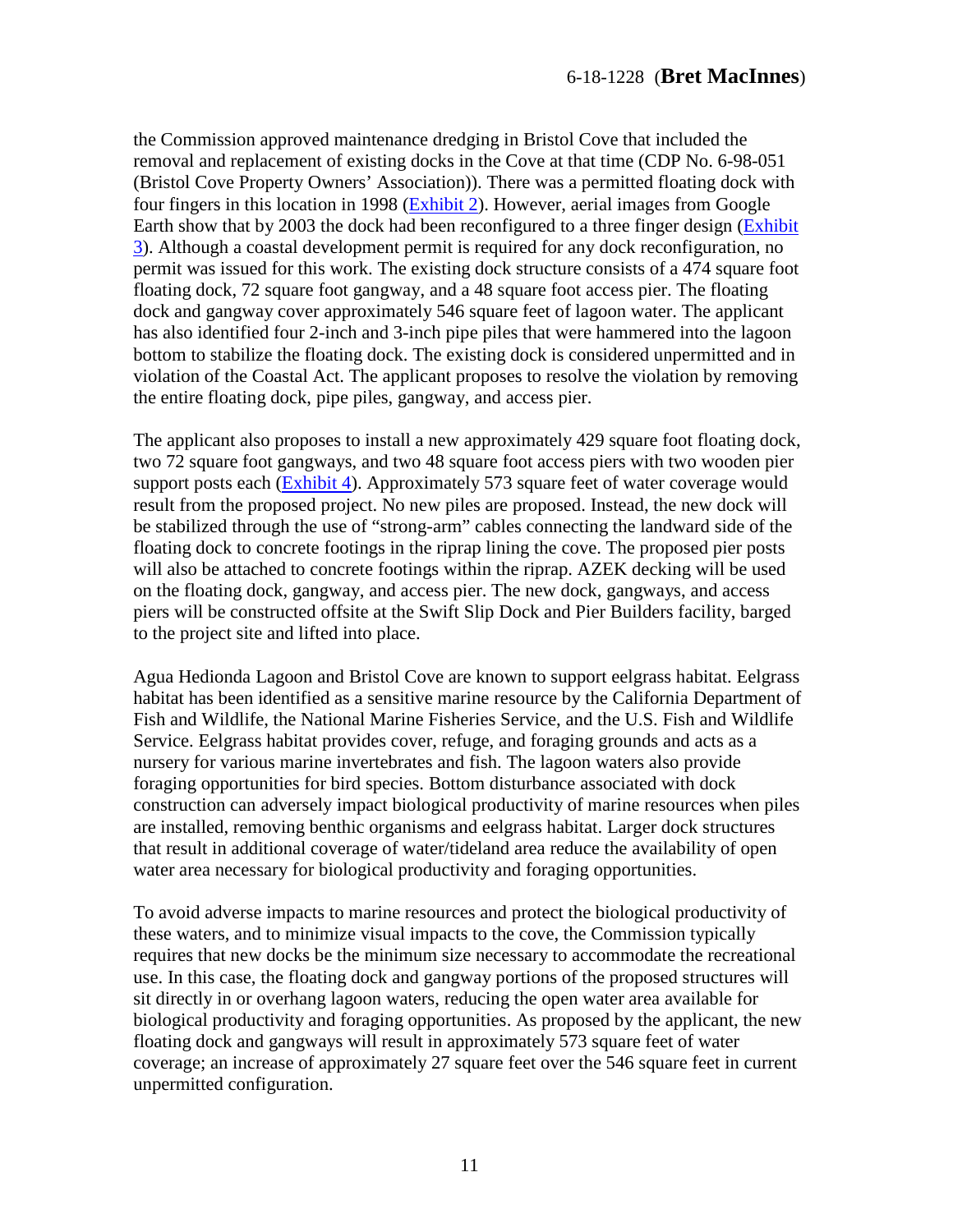The proposed floating dock will have four fingers, instead of three, and be able to accommodate more boats. However, because the fingers will be reduced to 3 feet wide each, the new floating dock will be approximately 45 square feet smaller than the floating dock currently in the water. The increase in water coverage that will result from the proposed dock structure is associated with the addition of a second 72 square foot gangway overhanging the lagoon waters. While the second gangway provides a more convenient access to the floating dock for some of the owners sharing use of this dock, it is not necessary to facilitate recreational boating use.

Therefore, in order to protect marine resources that rely on open water area and minimize visual impacts to the cove, Commission staff worked with the applicant to revise the project to eliminate one gangway and access pier. As revised, the project will result in total water coverage of 501 square feet and ensure that the dock is the minimum size necessary to accommodate the recreational use. **Special Condition 1** requires the applicant to submit revised final plans eliminating one gangway and access pier. Because of the impacts to marine resources associated with docks, the Commission has also routinely required that approved docks be used only for boating recreation purposes, as opposed to more general residential uses such as the enlargement of a resident's outdoor living area (see, e.g., CDP Nos. 5-19-0958 (Warmington, Jr.), 6-18-1227 (Burdick), 5-15- 0075 (Miller), 5-08-068 (Golovko), 5-07-131 (Dugan)). The Commission imposes **Special Condition 2** requiring that the dock be used solely for boating-related uses in order to avoid adverse impacts to marine resources.

Further, any change in the dock's size, location or configuration requires a coastal development permit in order to evaluate potential adverse impacts to marine resources and water quality. **Special Condition 3** requires the applicant to obtain a new coastal development permit, or an amendment to this permit, for any future development at this site.

The only bottom disturbance associated with the proposed project is removal of the unpermitted pipe piles, opening up bottom area that was previously filled. Barges used to bring materials to the site will tie up to the dock, rather than anchor on the bottom. A survey conducted at this site found no eelgrass habitat around the existing dock; however, the location and extent of eelgrass can change seasonally. Because the proposed dock will change in configuration and location in the water, there is potential that new eelgrass growth could be impacted. Therefore, **Special Condition 4** requires the applicant to conduct pre- and post-construction eelgrass surveys to ensure that no impacts occur, and if impacts do occur, they must be mitigated consistent with the California Eelgrass Mitigation Program (CEMP). An approval issued for this project by the U.S. Army Corps of Engineers also requires pre- and post-construction eelgrass surveys and mitigation for any impacts consistent with the CEMP.

The invasive green alga, *Caulerpa taxifolia* (referred to hereafter as Caulerpa), has proven to be detrimental to native habitats; and, in 1999 Caulerpa was designated a prohibited species in the United States under the Federal Noxious Weed Act. AB 1334, enacted in 2001 and codified at California Fish and Wildlife Code Section 2300, forbids possession of Caulerpa. In June 2000, Caulerpa was discovered in Agua Hedionda Lagoon, and in August of that year an infestation was discovered in Huntington Harbor in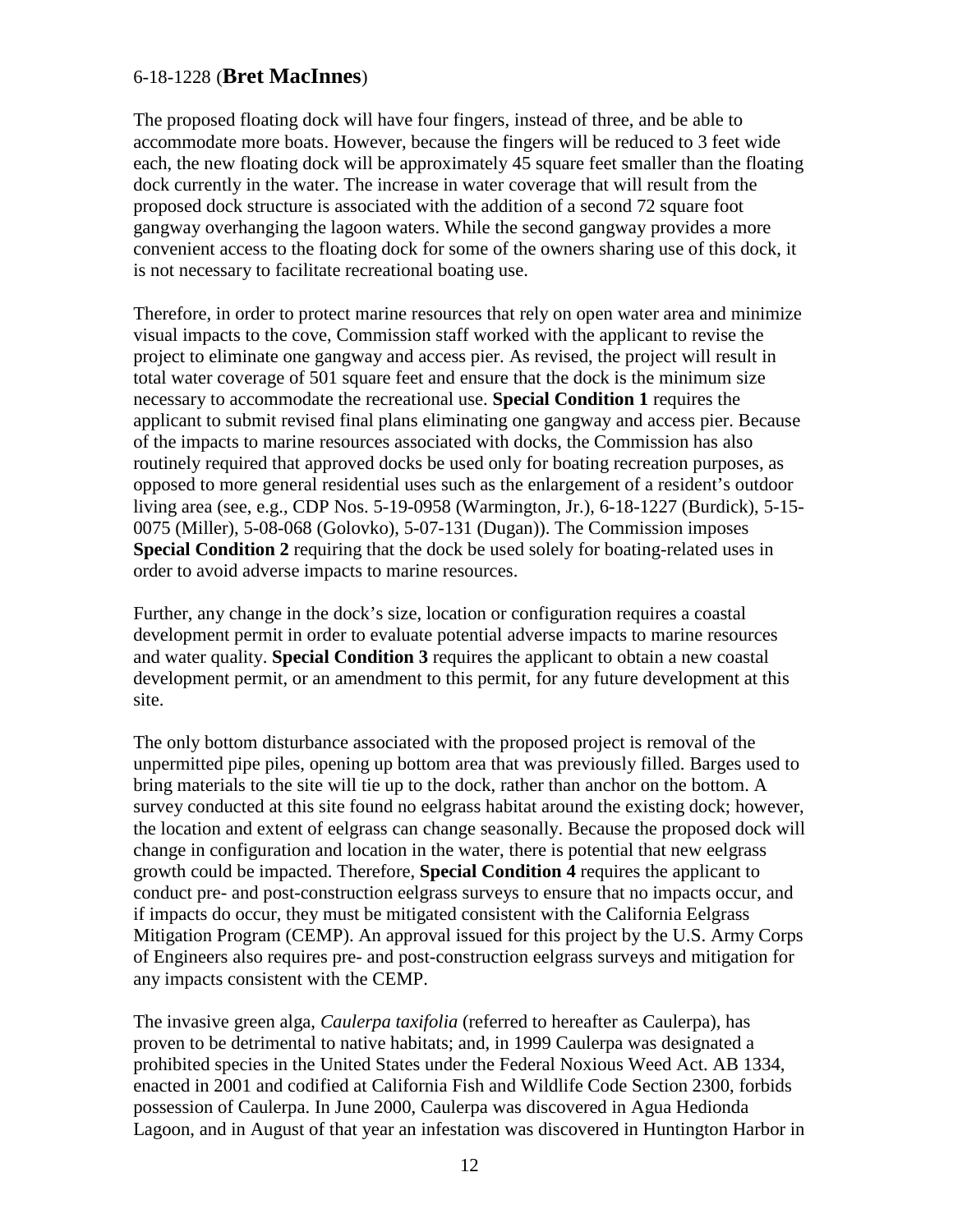Orange County. Other infestations are likely. Although a tropical species, Caulerpa has been shown to tolerate water temperatures down to at least 50 degrees Fahrenheit and will rapidly expand in lagoon environments until endemic species become displaced. Although warmer southern California habitats are most vulnerable, until better information is available, it must be assumed that the whole California coast is at risk. All shallow marine habitats could be impacted.

In response to the threat that Caulerpa poses to California's marine environment, the Southern California Caulerpa Action Team (SCCAT) was established to respond quickly and effectively to the discovery of Caulerpa infestations in Southern California. The group consists of representatives from several state, federal, local and private entities. The goal of SCCAT is to completely eradicate all Caulerpa infestations. If Caulerpa were allowed to reproduce unchecked within the lagoon, sensitive eelgrass beds and the wildlife that depend upon them would be adversely impacted.

At this time, it appears that the Caulerpa infestation in Agua Hedionda Lagoon has been successfully eradicated. However, there are still concerns about its reemergence. If Caulerpa is present, any project that disturbs the bottom could cause its spread by dispersing viable tissue fragments. In order to assure that the proposed project does not cause the dispersal of Caulerpa, **Special Condition 5** requires the applicant, prior to commencement of development, to survey the project area and any other areas where the bottom could be disturbed by project activities, for the presence of Caulerpa. If Caulerpa is found to be present in the project area, then prior to commencement of any construction activities, the applicant must provide evidence that the Caulerpa within the project site has been eradicated (the applicant could seek an emergency permit from the Executive Director to authorize the eradication) or that the project has been revised to avoid any disturbance of Caulerpa. If revisions to the project are proposed to avoid contact with Caulerpa, then the applicant shall consult with the local Coastal Commission office to determine if an amendment to this permit is required. As conditioned, the proposed development will not have an adverse impact on any sensitive habitat and is consistent with the marine resource protection policies of Chapter 3 of the Coastal Act.

The proposed development will occur on and within coastal waters. The applicant proposes to install wooden posts on concrete footings within the riprap lining the cove to support the new access pier. These support posts will be subject to tidal action and when submerged, may leach preservatives into the water. To avoid impacts from the wood preservative, **Special Condition 1** requires the applicant to submit revised final plans indicating that the posts will be wrapped or coated. The storage or placement of construction material, debris, or waste in a location where it could be discharged into coastal waters would result in an adverse effect on the marine environment. To reduce the potential for construction related impacts on water quality, **Special Condition 6** requires the appropriate storage and handling of construction equipment and materials to minimize the potential of pollutants to enter coastal waters. **Special Condition 7** requires the use of on-going best management practices following construction.

The City of Carlsbad has a certified LCP; however, development will occur within a deferred certification area, the Agua Hedionda plan area, where the Commission retains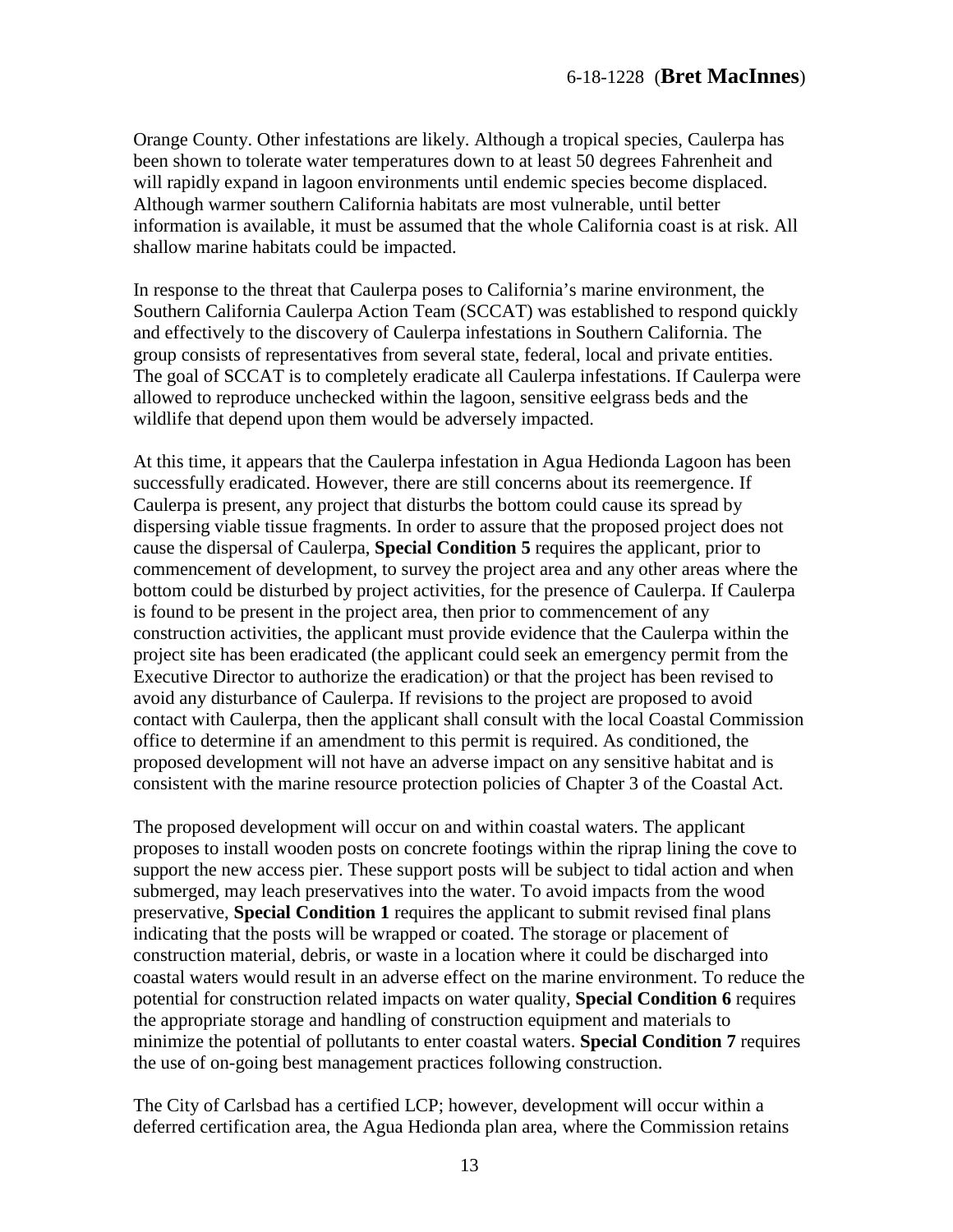permitting authority. Thus, the standard of review is the Chapter 3 policies of the Coastal Act with the certified Agua Hedionda Land Use Plan as guidance.

# <span id="page-13-0"></span>**B. BIOLOGICAL RESOURCES**

Coastal Act policies 30240 and 30251 restrict the alteration of natural landforms and protect sensitive habitats. Section 30231 of the Coastal Act requires that coastal waters are protected and runoff minimized. The project involves the removal of an unpermitted dock structure and installation of a new floating dock, gangway and access pier on an inner inlet of Agua Hedionda Lagoon. As conditioned, the proposed development will not have an adverse impact on any sensitive habitat or water quality. Thus, the project is consistent with the resource protection policies of Chapter 3 of the Coastal Act.

# <span id="page-13-1"></span>**C. COMMUNITY CHARACTER/VISUAL QUALITY**

The development is located within an existing developed channel with many residential docks and, as conditioned, will be compatible with the character and scale of the surrounding docks and will not impact public views. Therefore, the Commission finds that the development, as conditioned, conforms to Section 30251 of the Coastal Act.

# <span id="page-13-2"></span>**D. PUBLIC ACCESS/PARKING**

The proposed development will not have an adverse impact on public access to the coast or to nearby recreational facilities. There are no opportunities for vertical or lateral public access to or along the shoreline at this location, and as such, the proposed development conforms to Sections 30210 through 30214, Sections 30220 through 30224, Section 30252 and Section 30604(c) of the Coastal Act.

#### <span id="page-13-3"></span>**E. UNPERMITTED DEVELOPMENT**

Violations of the Coastal Act have occurred with respect to the subject property including but not limited to reconfiguration of the dock. A permitted dock with four fingers was located at this site in 1998 [\(Exhibit 2\)](https://documents.coastal.ca.gov/reports/2020/2/f6a/f6a-2-2020-exhibits.pdf). However, aerial images from Google Earth show that by 2003 the dock had been reconfigured to have only three fingers [\(Exhibit 3\)](https://documents.coastal.ca.gov/reports/2020/2/f6a/f6a-2-2020-exhibits.pdf). This reconfiguration required a coastal development permit to assess potential adverse impacts to biological productivity and water quality. No permit was issued for this work and the dock is therefore unpermitted in violation of the Coastal Act. The applicant is proposing through this application to remove all unpermitted development that persists at the site.

Although the new dock will be able to accommodate more boats due to the proposed four finger design, it is consistent with the previously approved dock in 1998 which also had four fingers. As conditioned, the new dock will reduce the amount of water coverage by approximately 45 square feet compared to the current unpermitted configuration and will have no adverse impacts on marine resources or water quality.

Approval of this application pursuant to the staff recommendation will require the applicant to remove and demolish the existing unpermitted dock and replace it with a new dock as required by **Special Condition 1**. Approval of this application pursuant to the staff recommendation, issuance of the permit, and the applicant's subsequent compliance with all terms and conditions of the permit will result in resolution of the future impacts from the violation(s) noted above.